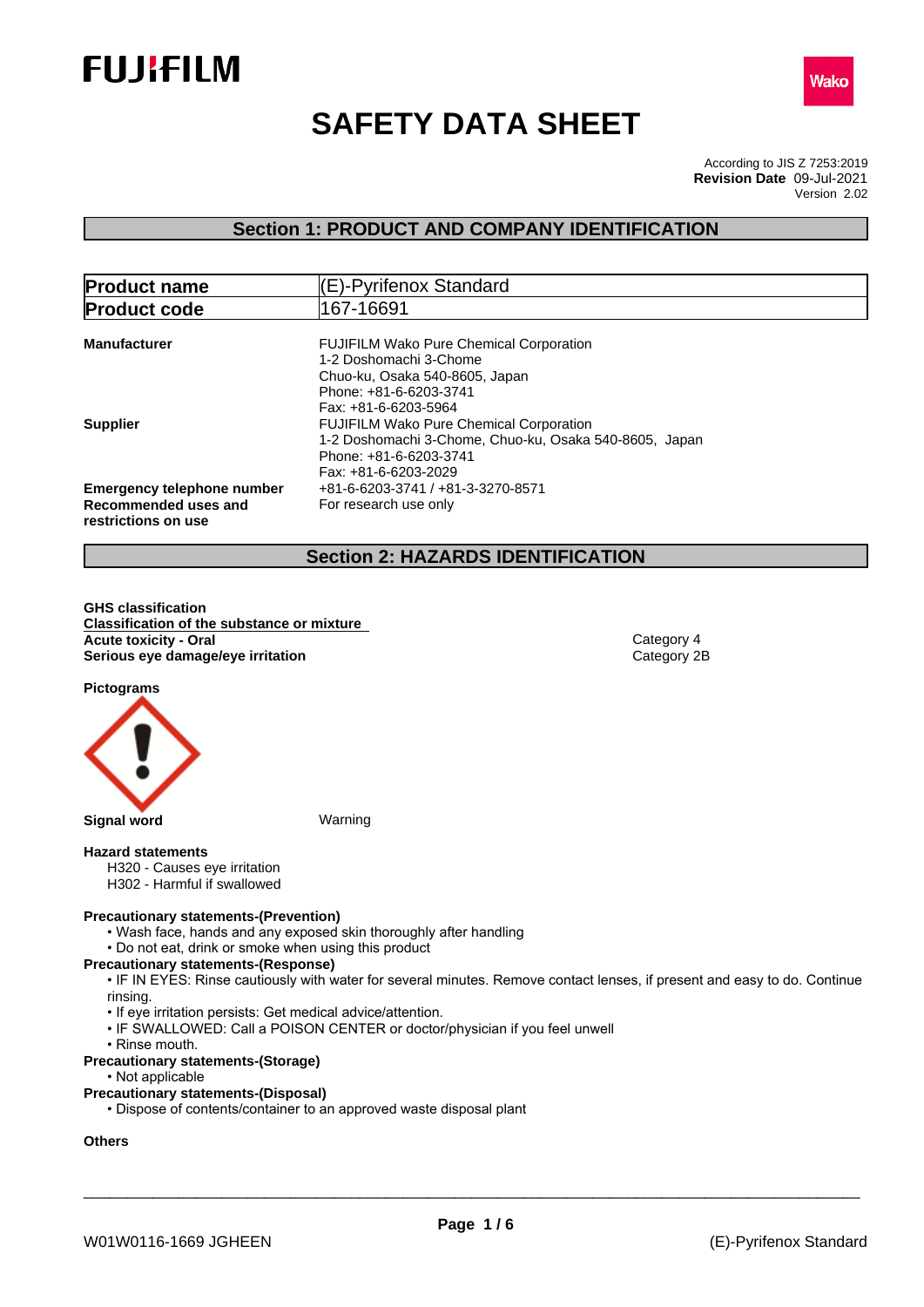**Other hazards** Not available

# **Section 3: COMPOSITION/INFORMATION ON INGREDIENTS**

**Single Substance or Mixture** Substance

**Formula** C14H12Cl2N2O

| <b>Chemical Name</b>         | Weight-%      | <b>Molecular weight</b> | <b>ENCS</b> | <b>ISHL No.</b>                                          | CAS RN<br>CAS<br>`N⊪                                         |
|------------------------------|---------------|-------------------------|-------------|----------------------------------------------------------|--------------------------------------------------------------|
| . .<br>-<br>′−<br>·Pvritenox | $\sim$<br>ں ، | 295.16                  | N/A         | 1070<br>$\overline{A}$<br>∼-⊧<br>$-1 - 1$<br><u>01 J</u> | $\sim$ 00 $\sim$<br>00007<br>. <i>.</i><br>اعےں<br><u>__</u> |

**Impurities and/or Additives**: Not applicable

# **Section 4: FIRST AID MEASURES**

#### **Inhalation**

Remove to fresh air. If symptoms persist, call a physician.

#### **Skin contact**

Wash off immediately with soap and plenty of water. If symptoms persist, calla physician.

#### **Eye contact**

IF IN EYES: Rinse cautiously with water for several minutes. Remove contact lenses, if present and easy to do. Continue rinsing. Immediate medical attention is required.

#### **Ingestion**

Rinse mouth. Never give anything by mouth to an unconscious person. Call a physician or poison control center immediately. Do not induce vomiting without medical advice.

#### **Protection of first-aiders**

Use personal protective equipment as required.

# **Section 5: FIRE FIGHTING MEASURES**

#### **Suitable extinguishing media**

Water spray (fog), Carbon dioxide (CO2), Foam, Extinguishing powder, Sand

**Unsuitable extinguishing media**

No information available

#### **Specific hazards arising from the chemical product**

Thermal decomposition can lead to release of irritating and toxic gases and vapors.

**Special extinguishing method**

No information available

### **Special protective actions for**

#### **fire-fighters**

Use personal protective equipment as required.Firefighters should wear self-contained breathing apparatus and full firefighting turnout gear.

# **Section 6: ACCIDENTAL RELEASE MEASURES**

#### **Personal precautions, protective equipment and emergency procedures**

For indoor, provide adequate ventilation process until the end of working. Deny unnecessary entry other than the people involved by, for example, using a rope. While working, wear appropriate protective equipments to avoid adhering it on skin, or inhaling the gas. Work from windward, and retract the people downwind.

#### **Environmental precautions**

To be careful not discharged to the environment without being properly handled waste water contaminated.

#### **Methods and materials for contaminent and methods and materials for cleaning up**

Absorb dry sand, earth, sawdust and the waste. Collect empty container that can be sealed.

#### **Recoverly, neutralization**

No information available

#### **Secondary disaster prevention measures**

Clean contaminated objects and areas thoroughly observing environmental regulations.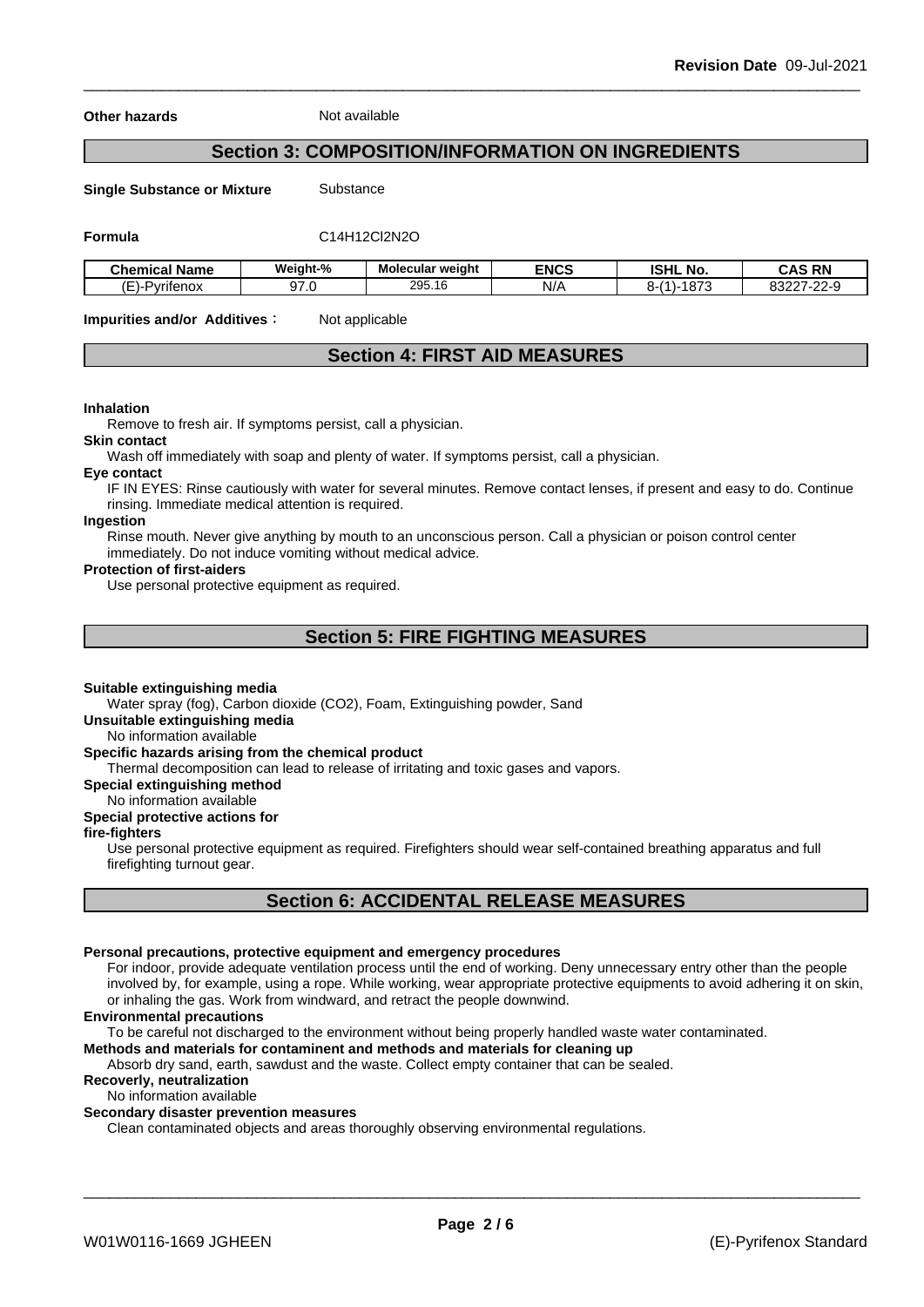# **Section 7: HANDLING AND STORAGE**

#### **Handling**

#### **Technical measures**

Highly flammable. Avoid contact with high temperature objects, spark, and strong oxidizing agents. Use with local exhaust ventilation.

#### **Precautions**

Do not rough handling containers, such as upsetting, falling, giving a shock, and dragging. Prevent leakage, overflow, and scattering. Not to generate steam and dust in vain. Seal the container after use. After handling, wash hands and face, and then gargle. In places other than those specified, should not be smoking or eating and drinking. Should not be brought contaminated protective equipment and gloves to rest stops. Deny unnecessary entry of non-emergency personnel to the handling area.

#### **Safety handling precautions**

Take necessary action to avoid static electricity discharge (which might cause ignition of organic vapors). Avoid contact with skin, eyes or clothing. Use personal protective equipment as required.

#### **Storage**

**Safe storage conditions**

Container protected from light, and store tightly closed in freezer (-20°C). Packed with an inert gas. **Safe packaging material** Glass<br>**ompatible substances** Strong oxidizing agents **Incompatible substances** 

# **Section 8: EXPOSURE CONTROLS/PERSONAL PROTECTION**

#### **Engineering controls**

In case of indoor workplace, seal the source or use a local exhaust system. Provide the safety shower facility, and handand eye-wash facility. And display their position clearly.

**Exposure limits** This product, as supplied, does not contain any hazardous materials with occupational exposure limits established by the region specific regulatory bodies.

melting Colorless - brown

# **Personal protective equipment Respiratory protection** Protective mask **Hand protection** Protection gloves **Skinandbody protection** Long-sleeved work clothes

**Eye protection protective eyeglasses or chemical safety goggles** 

**General hygiene considerations**

Handle in accordance with good industrial hygiene and safety practice.

# **Section 9: PHYSICAL AND CHEMICAL PROPERTIES**

| Form                                                   |                                          |
|--------------------------------------------------------|------------------------------------------|
| Color                                                  | White - brown upon melting Colorless - b |
| Appearance                                             | mass or liquid                           |
| Odor                                                   | No data available                        |
| Melting point/freezing point                           | No data available                        |
| Boiling point, initial boiling point and boiling range | 212 $\degree$ C                          |
| Flammability                                           | No data available                        |
| <b>Evaporation rate:</b>                               | No data available                        |
| Flammability (solid, gas):                             | No data available                        |
| Upper/lower flammability or                            |                                          |
| explosive limits                                       |                                          |
| Upper:                                                 | No data available                        |
| Lower:                                                 | No data available                        |
| Flash point                                            | No data available                        |
| Auto-ignition temperature:                             | No data available                        |
| <b>Decomposition temperature:</b>                      | No data available                        |
| рH                                                     | No data available                        |
| Viscosity (coefficient of viscosity)                   | No data available                        |
| <b>Dynamic viscosity</b>                               | No data available                        |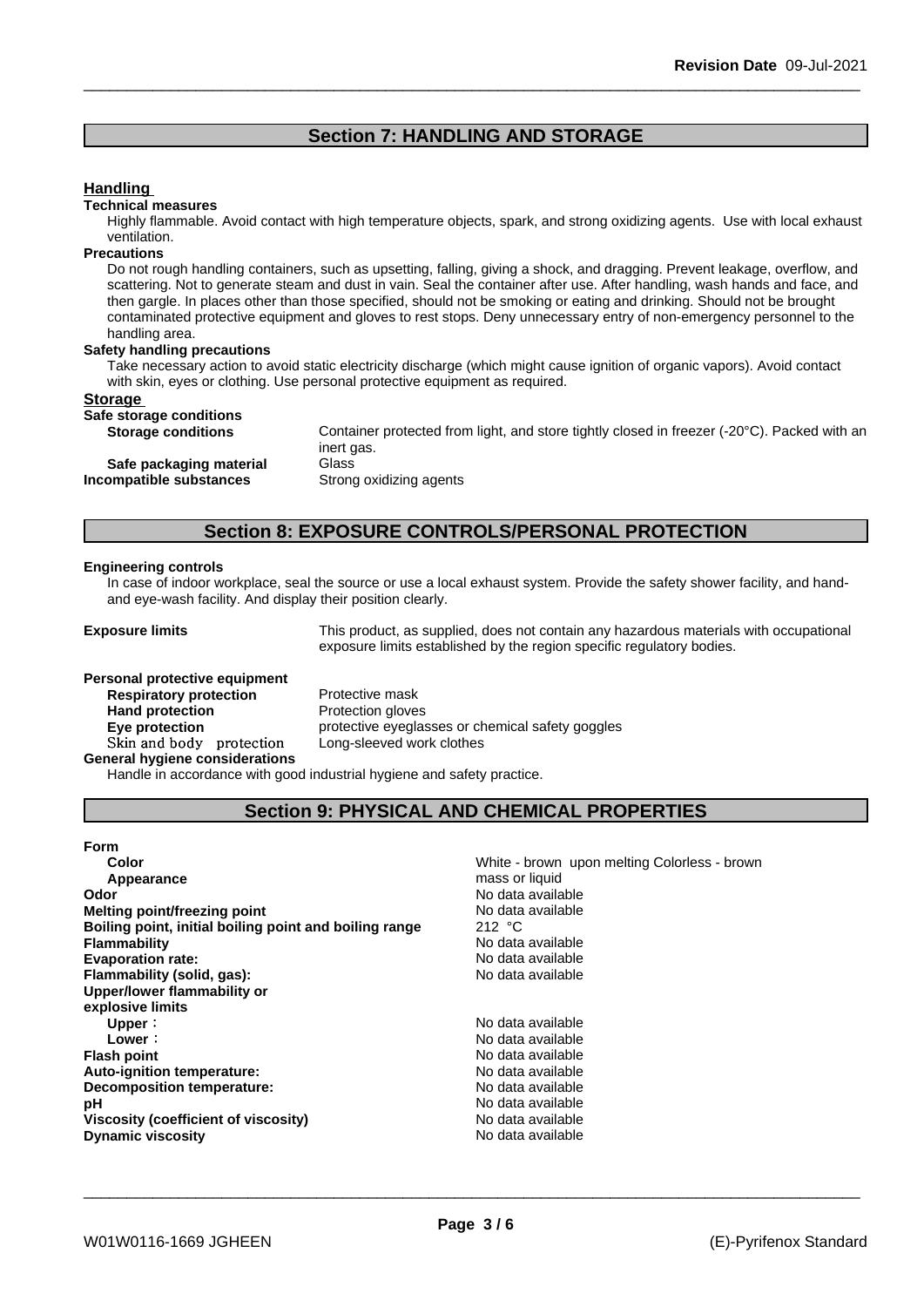**n-Octanol/water partition coefficient:(log Pow) No data available Vapour pressure**<br> **Specific Gravity / Relative density**<br> **Specific Gravity / Relative density**<br> **Specific Gravity / Relative density**<br> **Specific Gravity / Relative density Specific Gravity / Relative density<br>Vapour density Particle characteristics** No data available

**Solubilities** Ethanol and acetone : soluble . water : practically insoluble,or insoluble . **No data available** 

# **Section 10: STABILITY AND REACTIVITY**

#### **Stability**

**Reactivity** No data available **Chemical stability** May be altered by light. **Hazardous reactions** None under normal processing **Conditions to avoid** Extremes of temperature and direct sunlight, Heat, flames and sparks, static electricity, spark **Incompatible materials** Strong oxidizing agents **Hazardous decomposition products**

Carbon monooxide (CO), Carbon dioxide (CO2), Nitrogen oxides (NOx), Halides

# **Section 11: TOXICOLOGICAL INFORMATION**

**Skin irritation/corrosion** No data available **Serious eye damage/ irritation No data available No data available Respiratory or skin sensitization**<br> **Reproductive cell mutagenicity**<br> **Reproductive cell mutagenicity**<br> **No data available Reproductive cell mutagenicity Carcinogenicity Carcinogenicity Carcinogenicity No data available** 

**Reproductive toxicity** No data available **STOT-single exposure**  $\qquad \qquad \text{No data available}$ **STOT-repeated exposure**<br> **Aspiration hazard**<br> **Aspiration hazard**<br> **Aspiration hazard Aspiration hazard** 

**Acute toxicity Acute toxicity Acute has a structure in the structure of**  $\mathbb{R}^n$  **<b>No** data available

# **Section 12: ECOLOGICAL INFORMATION**

**Ecotoxicity** No information available

**Persistence and degradability** No information available **Bioaccumulative potential** No information available **Mobility** in soil No information available

**Other data** No data available

**Hazard to the ozone layer** No information available

# **Section 13: DISPOSAL CONSIDERATIONS**

**Waste from residues**

Disposal should be in accordance with applicable regional, national and local laws and regulations. **Contaminated container and contaminated packaging**

Disposal should be in accordance with applicable regional, national and local laws and regulations.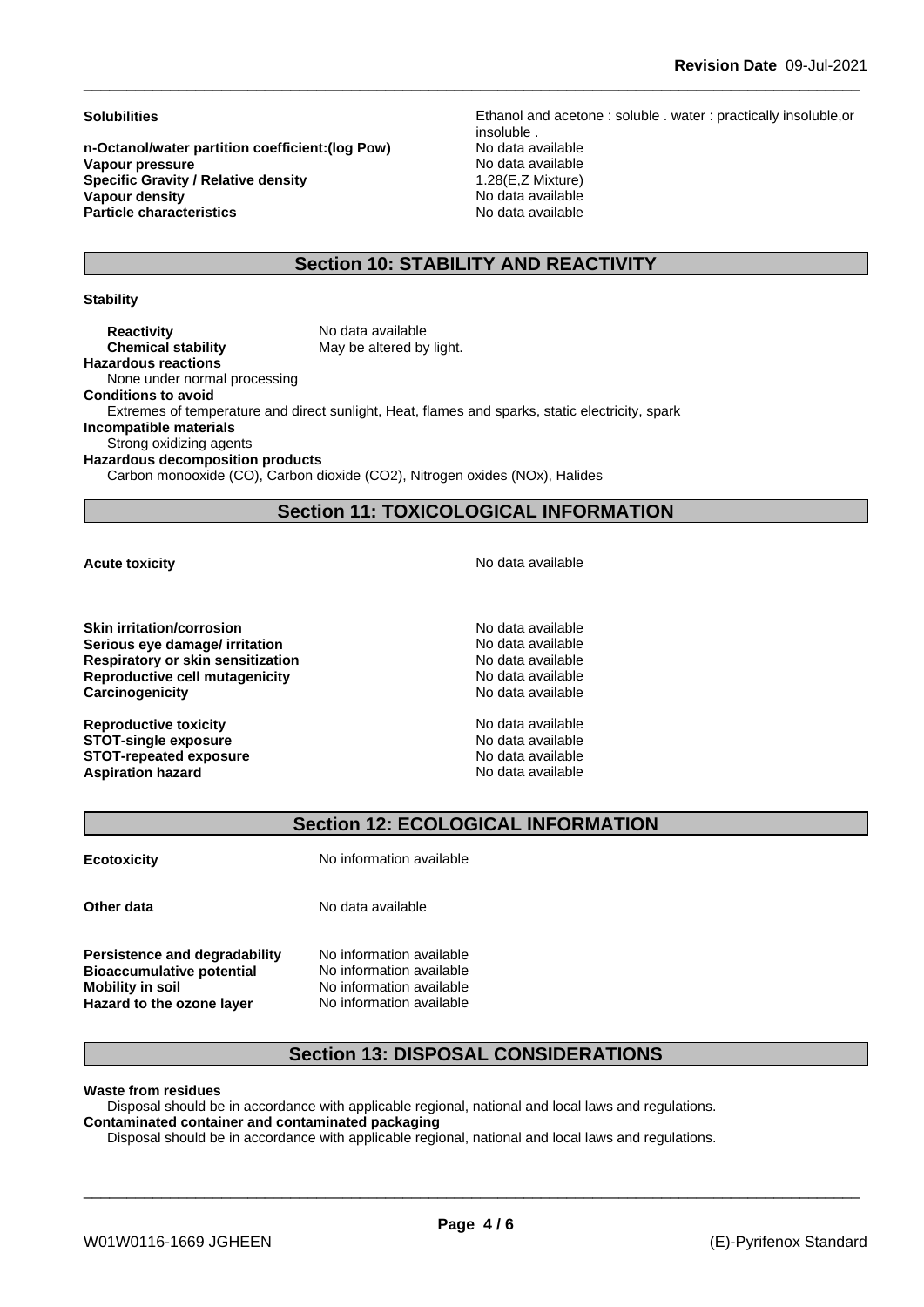## **Section 14: TRANSPORT INFORMATION**

| <b>ADR/RID</b><br>UN number<br>Proper shipping name:<br><b>UN classfication</b><br><b>Subsidiary hazard class</b>                        | Not regulated                               |
|------------------------------------------------------------------------------------------------------------------------------------------|---------------------------------------------|
| Packing group<br><b>Marine pollutant</b>                                                                                                 | Not applicable                              |
| <b>IMDG</b><br><b>UN number</b><br>Proper shipping name:<br><b>UN classfication</b><br><b>Subsidiary hazard class</b><br>Packing group   | Not regulated                               |
| <b>Marine pollutant (Sea)</b><br>Transport in bulk according to No information available<br>Annex II of MARPOL 73/78 and<br>the IBC Code | Not applicable                              |
| <b>IATA</b><br><b>UN number</b><br>Proper shipping name:<br><b>UN classfication</b><br><b>Subsidiary hazard class</b><br>Packing group   | Not regulated                               |
| <b>Environmentally Hazardous</b><br><b>Substance</b>                                                                                     | Not applicable                              |
|                                                                                                                                          | <b>Soction 15: DECIII ATODY INEODMATION</b> |

|                                                      | SECUON 13. REGULATURT INFORMATION                    |  |
|------------------------------------------------------|------------------------------------------------------|--|
| <b>International Inventories</b>                     |                                                      |  |
| <b>EINECS/ELINCS</b>                                 |                                                      |  |
| <b>TSCA</b>                                          |                                                      |  |
|                                                      |                                                      |  |
| <b>Japanese regulations</b>                          |                                                      |  |
| <b>Fire Service Act</b>                              | Category IV, Class III petroleums, dangerous grade 3 |  |
| <b>Poisonous and Deleterious</b>                     | Not applicable                                       |  |
| <b>Substances Control Law</b>                        |                                                      |  |
| Industrial Safety and Health Act Not applicable      |                                                      |  |
| Regulations for the carriage                         | Not applicable                                       |  |
| and storage of dangerous                             |                                                      |  |
| goods in ship                                        |                                                      |  |
| <b>Civil Aeronautics Law</b>                         | Not applicable                                       |  |
| <b>Pollutant Release and Transfer Not applicable</b> |                                                      |  |
| <b>Register Law</b>                                  |                                                      |  |
| <b>Export Trade Control Order</b>                    | Not applicable                                       |  |
|                                                      |                                                      |  |
| <b>Section 16: OTHER INFORMATION</b>                 |                                                      |  |

#### **Key literature references and NITE: National Institute of Technology and Evaluation (JAPAN)** http://www.safe.nite.go.jp/japan/db.html IATA dangerous Goods Regulations RTECS:Registry of Toxic Effects of Chemical Substances Japan Industrial Safety and Health Association GHS Model SDS Dictionary of Synthetic Oraganic Chemistry , SSOCJ, Koudansha Scientific Co.Ltd. Chemical Dictionary, Kyouritsu Publishing Co., Ltd. etc

#### **Disclaimer**

This SDS is according to JIS Z 7253: 2019. The information provided in this Safety Data Sheet is correct to the best of our